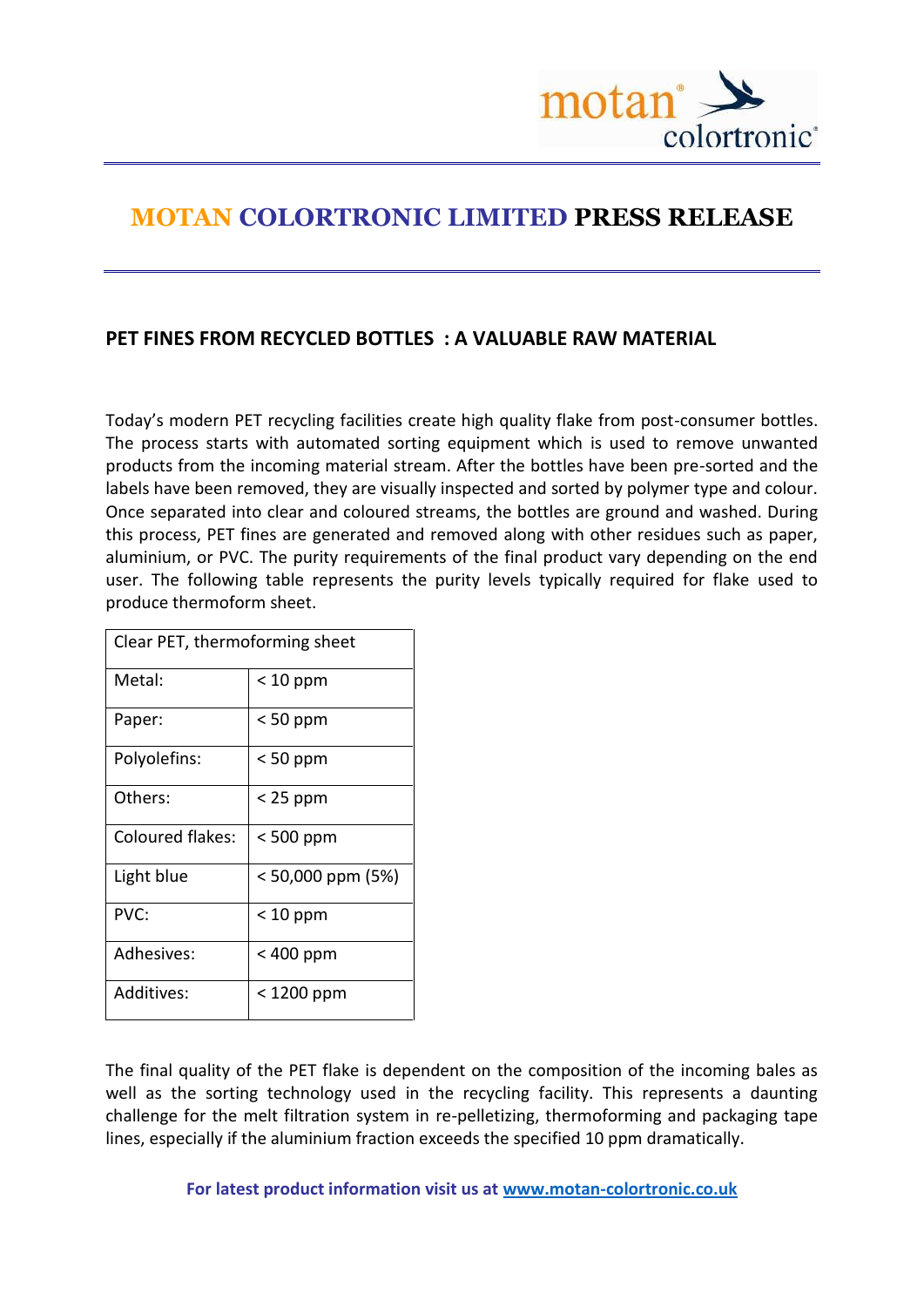The challenge is all the more intriguing when it comes to applications for the fines that are obtained when the PET bottles are ground. These fines contain a much higher percentage of contaminants because more paper, aluminium, and PCV are separated during the screening and hot washing processes. Exactly this makes them so difficult to utilize as a valuable raw material.

Due to the small size of the PET particles, they have a larger surface area and hence absorb more moisture. Even with efficient degassing technology during the extrusion process, the IV values tend to drop significantly. Additionally, higher contamination levels block static screens quickly, making it a challenge to process this material, even with sophisticated back-flushing screen changers. As a result, a large majority of the PET fines are sold off at a very low price.

When considering that even a small recycling facility can produce more than 20 tons of fines per month, finding a solution to filter this product could have a huge commercial impact on the bottom line. With a proper pre-screening system in place combined with a dryer, extruder and continuous melt filter, customers can now create a useable product from these fines.



## **High performance and a long service life**

The ECO continuous melt filter manufactured by Ettlinger plays a major role in processing highly contaminated feed streams. The central component of the ECO melt filter is a rotating, cylindrical filter screen with millions of conical holes that can be supplied with a wide variety of screen sizes. When melt flows through the filter, contaminants are retained on the outside of the screen – in addition to solid contaminants such as aluminium and black specks as well. High-molecular and cross-linked fractions which arise due to high temperature stresses are efficiently separated from the melt stream along with gels. The cleaned melt on the inside of the drum is supplied to the downstream die via a system of flow channels.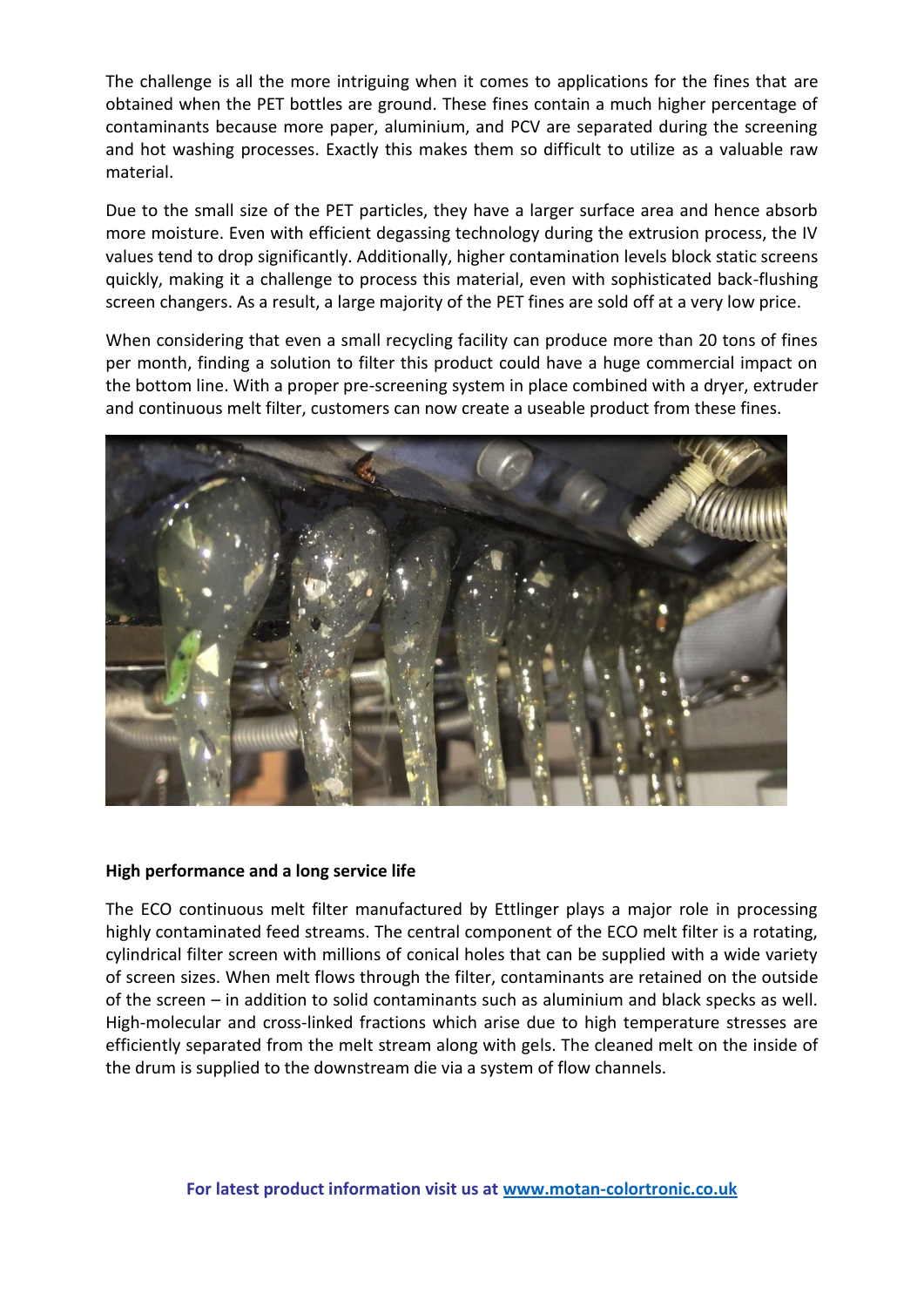

The contaminants are wiped clean from the filter surface after each rotation of the screen. They are then discharged from the unit by means of a discharge shaft. If contamination levels spike causing the pressure to rise, the drum automatically increases. This ensures a steady pressure at all times. Unlike many backflush systems, the purge from the ECO up to contains a high percentage of contamination.

The ECO filter not only has a very compact design but is also extremely durable. The interval between screen changes can last several weeks or even months depending on the material and level of contamination. During this time, the melt pressure remains stable. The unit is designed to remove contamination levels as high as 1.5% by weight. Two sizes are available depending on the capacity requirements: The ECO 200 is for throughputs up to 1,500 kg/h and as the ECO 250 for a maximum of 3000 kg/h. In addition to polyolefin melts, it is also suitable for filtering easy-flowing materials such as PET or PA. With their compact, space saving design ECO melt filters can be retrofitted in existing extrusion lines without any problems.

Ettlinger Kunststoffmaschinen GmbH was founded in 1983 and is today a global player. The German company has its headquarters in Königsbrunn, not far from Augsburg. Its core competency is the development and manufacture of injection moulding machines and high performance melt filters. Ettlinger injection moulding machines are optimized for the production of polymer mouldings up to 100 kilograms in weight such as plastic pallets, fittings, or manholes. An ingenious modular system allows affordable solutions and machine concepts to be offered for a wide range of applications. On the melt filtration side Ettlinger makes high performance melt filters for continuous filtration of heavily contaminated feedstock. Contaminants like paper, aluminium, wood, silicones, or high-melting polymer composites can be removed from all standard polymer materials.